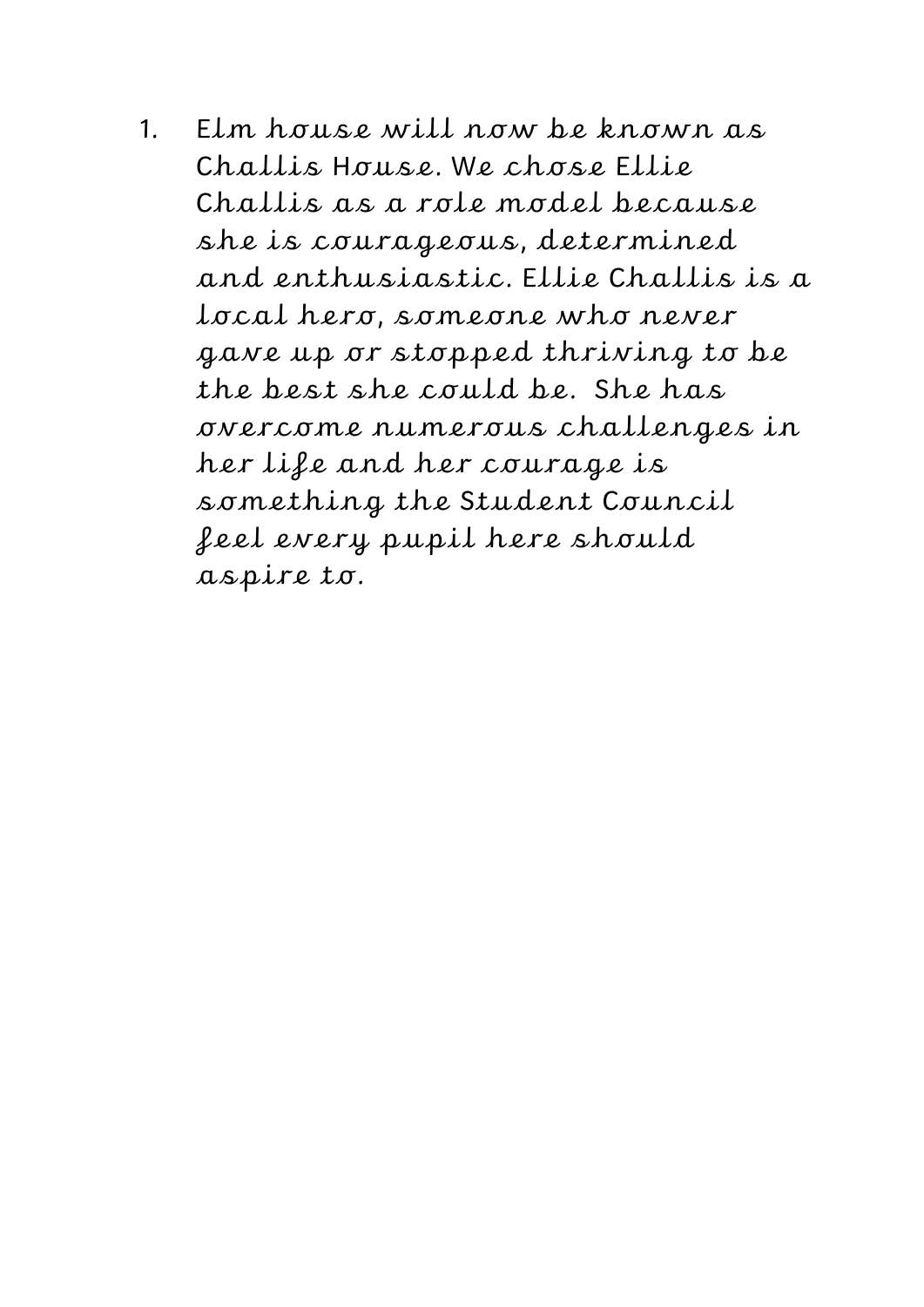2. Cedar House will now be called Rashford House. We chose Marcus Rashford as a leader because he is generous, determined and an activist. Marcus Rashford campaigned endlessly to support vulnerable children who without support would have gone unfed during lockdown. He is someone we should remember when it comes to helping others.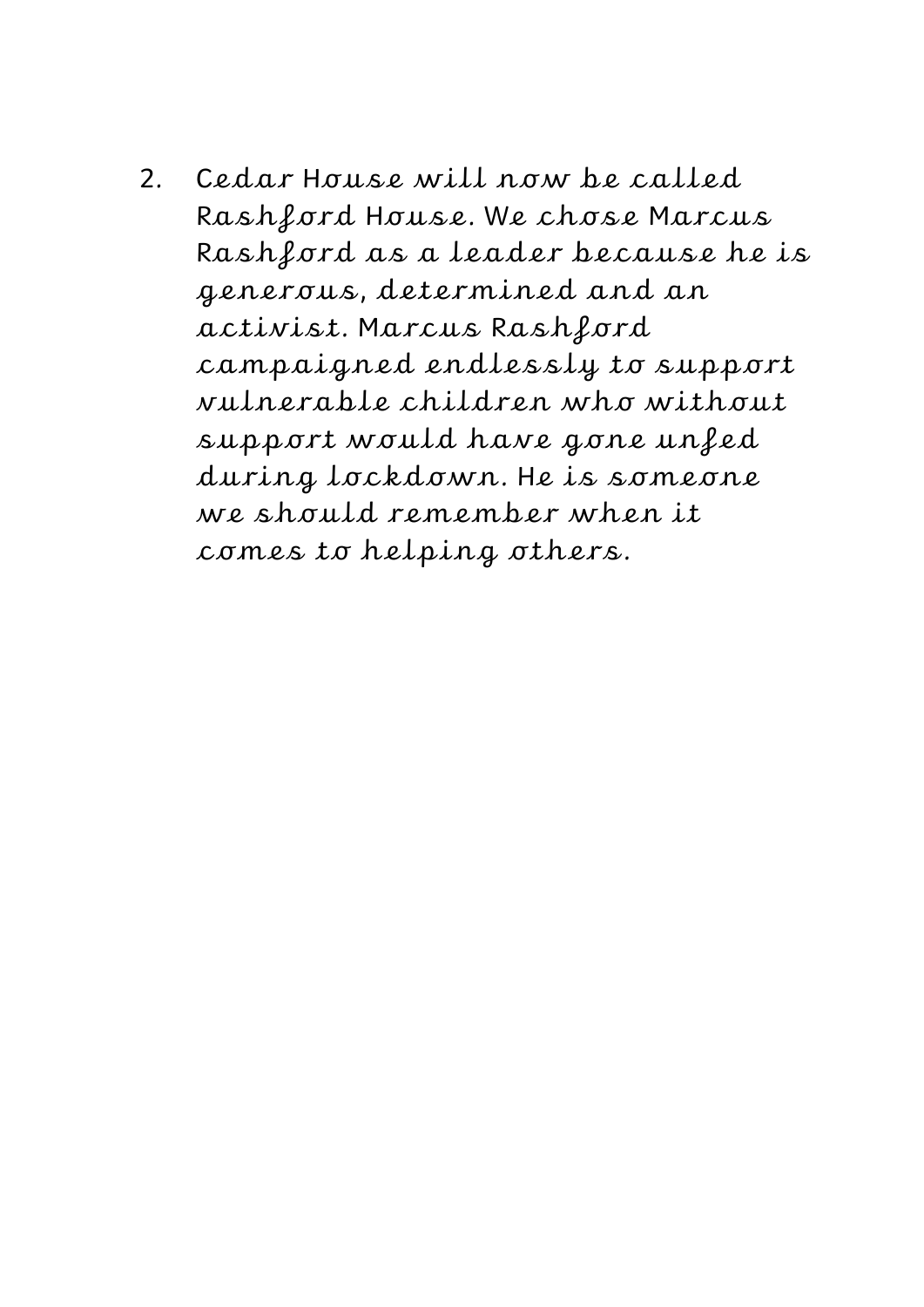3. Ash house will now be known as Attenborough House. We chose David Attenborough as a role model because he is intelligent, educational and responsible. David Attenborough is a responsible member of society who has worked tirelessly to make the world a more eco friendly place. He is a shining example of what we should remember when thinking about making our school a more environmentally friendly place.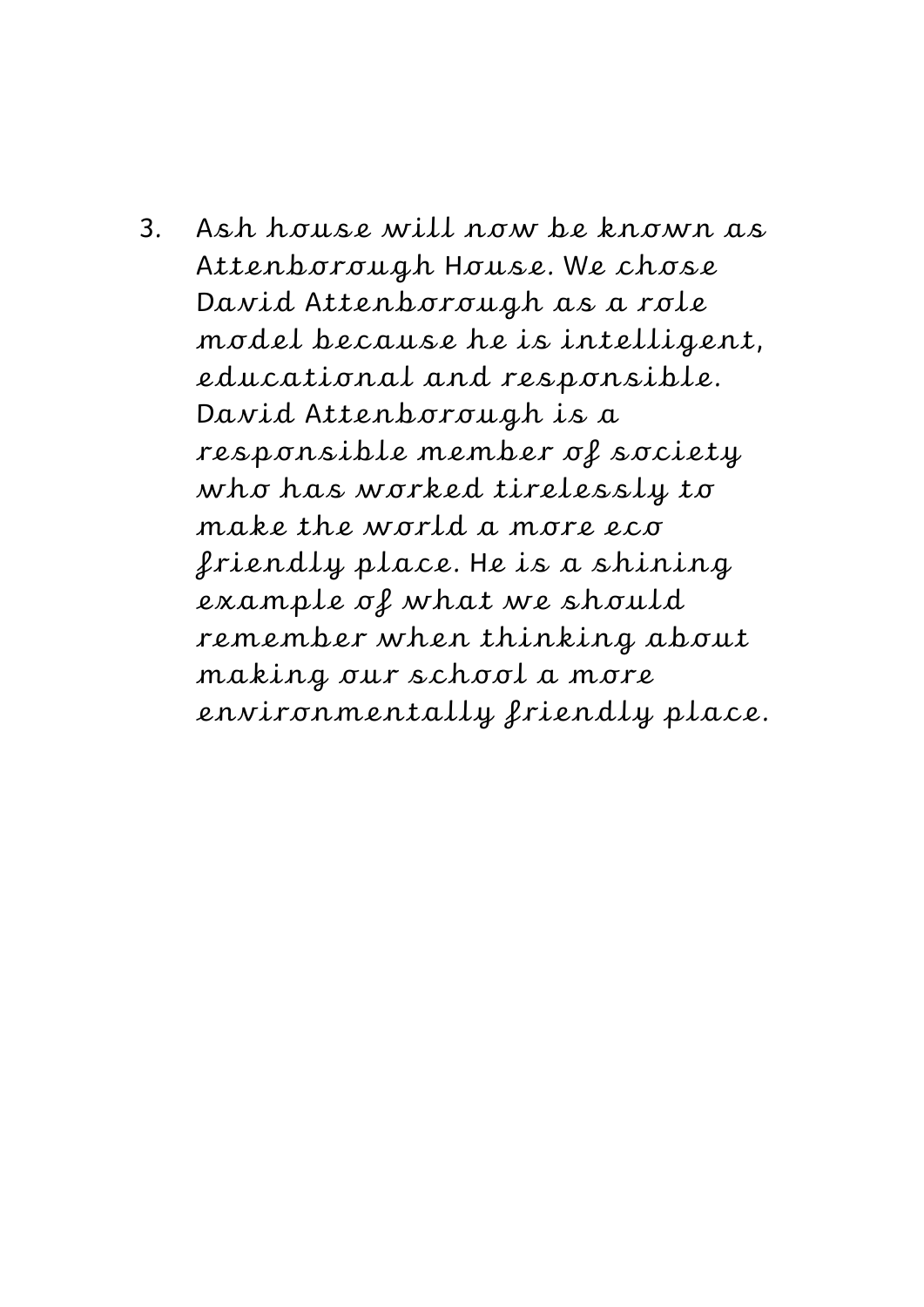4. Oak House will now be called Malala House. We chose Malala as a leader because she is hard working, strong and brave. Malala fought for her and other young girls' right to an education at great danger to herself. The Student Council believe that her strength is something we should all channel when something seems to difficult or even impossible.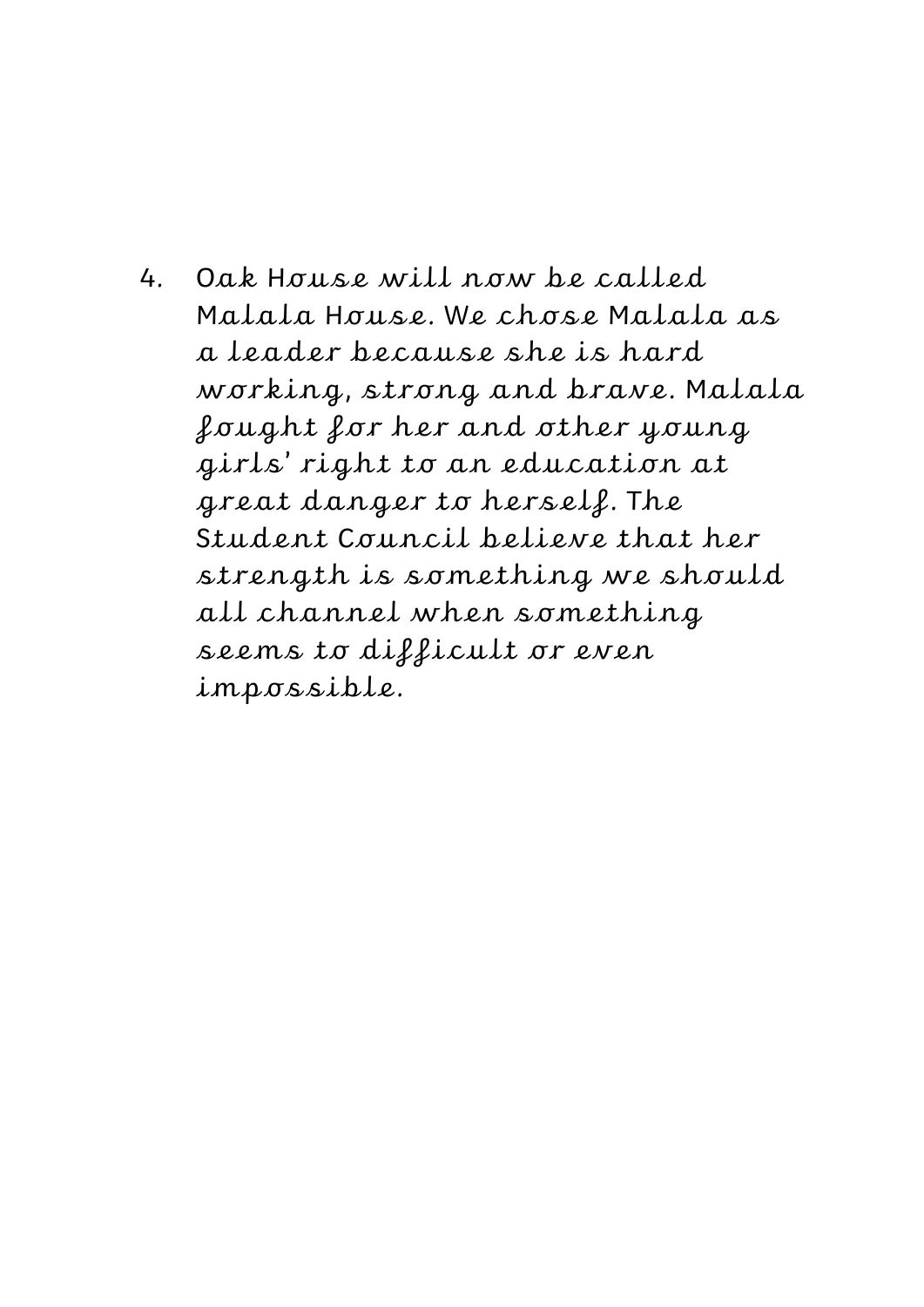5. All of our inspirational people have one key thing in common. That they are INSPIRATIONAL, we hope their actions and strength's will help us to continue to do the right thing and be inspirations to our peers each day.